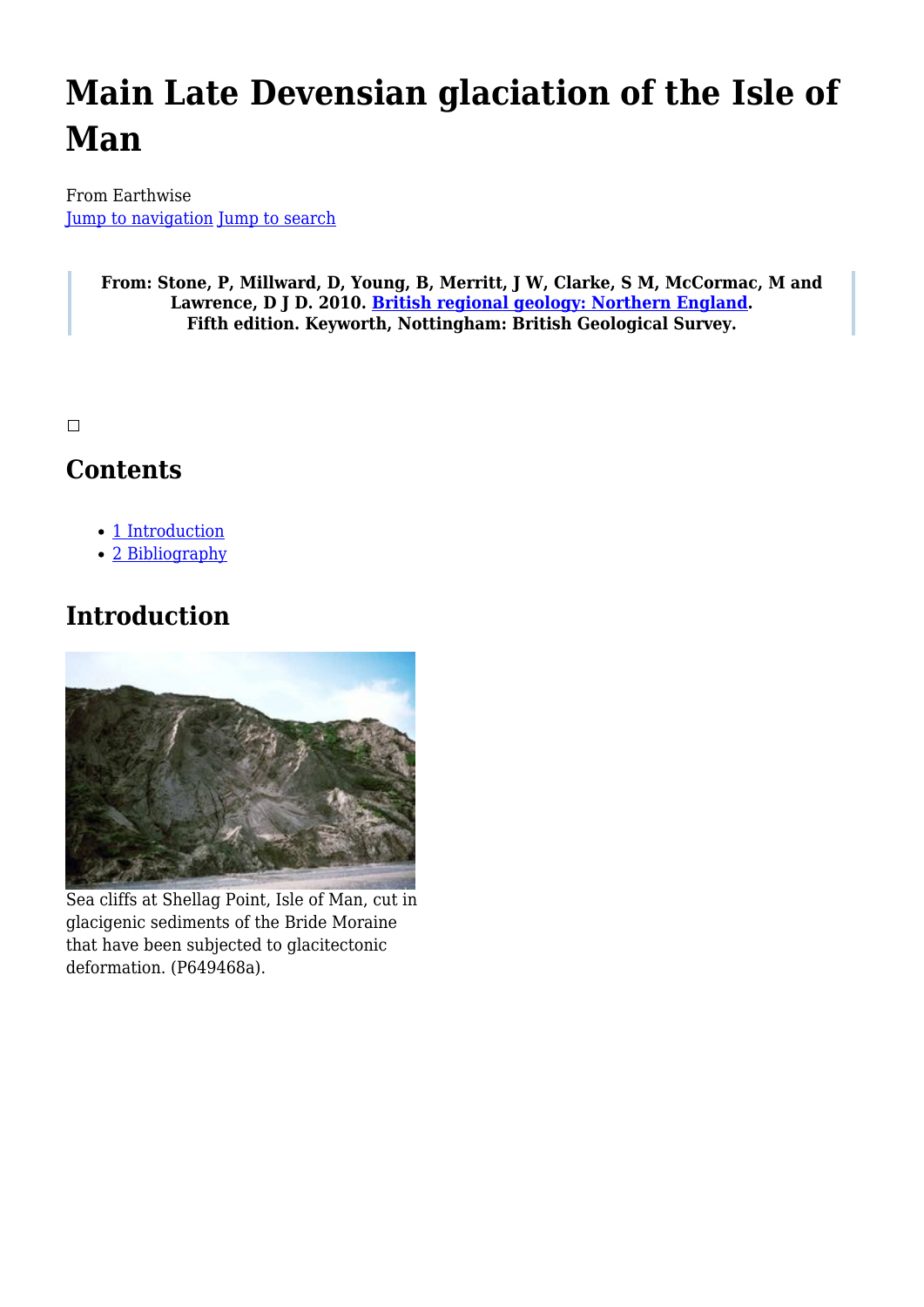

Schematic transects across the north of the Isle of Man showing lithostratigraphical relationships. P916099.

The Isle of Man exhibits a very complex sequence of glacigenic sediments because of its location in the centre of the Irish Sea basin, where it has been affected by successive phases of ice flow from Scotland. The entire island was likely to have been glaciated at the LGM, now constrained to the Late Devensian by a radiocarbon date of about 36 ka BP obtained recently from organic sediments beneath the glaciogenic sequence at Strandhall, in the south of the island; crucially, no glacial deposits underlie the organic layer within a topographic basin otherwise conducive for till deposition. Judging from this new evidence, and contrary to previous interpretation, any Early Devensian glaciations affecting the Irish Sea basin must have been of limited extent.

The lowlands in the north of the island are underlain by up to 250 m of Pleistocene sediment assigned to the Irish Sea Coast Glacigenic Subgroup. The upper part of the sequence is exposed in a 25 km stretch of coastal cliff sections that reveal an exceptional range of glacigenic deposits and large-scale glacitectonic structures [\(P649468\)](http://earthwise.bgs.ac.uk/images/5/52/P649468.jpg). The products of three glacial episodes are contained within three offlapping and southward-tapering glacigenic formations that are separated by significant unconformities and abut the Bride Moraine, a major push moraine complex [\(P916099\)](http://earthwise.bgs.ac.uk/images/9/98/P916099.jpg). The Shellag Formation, which formed during the LGM, is composed mainly of deformed, shelly, clayrich, clast-poor deformation till with subordinate beds of sand and gravel. The stratigraphically higher Orrisdale and Jurby formations are composed of complex interbedded units of deformation till, glaciofluvial outwash, sediment gravity flows, and glaciolacustrine and deltaic deposits that possibly record up to seven readvances of the ice sheet margin. Based on radiocarbon dates on organic sediment within kettlehole basins in the Orrisdale and Jurby formations, the readvances are thought to have occurred between 22.4 and 17.3 ka BP.

# **Bibliography**

Bowen, D Q (editor). 1999. A revised correlation of the Quaternary deposits in the British Isles. *Geological Society of London Special Report*, No. 23.

Chiverrell, R C, Plater, A J, and Thomas, G S P. 2004. *The Quaternary of the Isle of Man and North West England: Field Guide*. (London: Quaternary Research Association.)

Ehlers, J, Gibbard, P L, and Rose, J (editors). 1991. *Glacial deposits in Great Britain and Ireland*. (Rotterdam: Balkema.)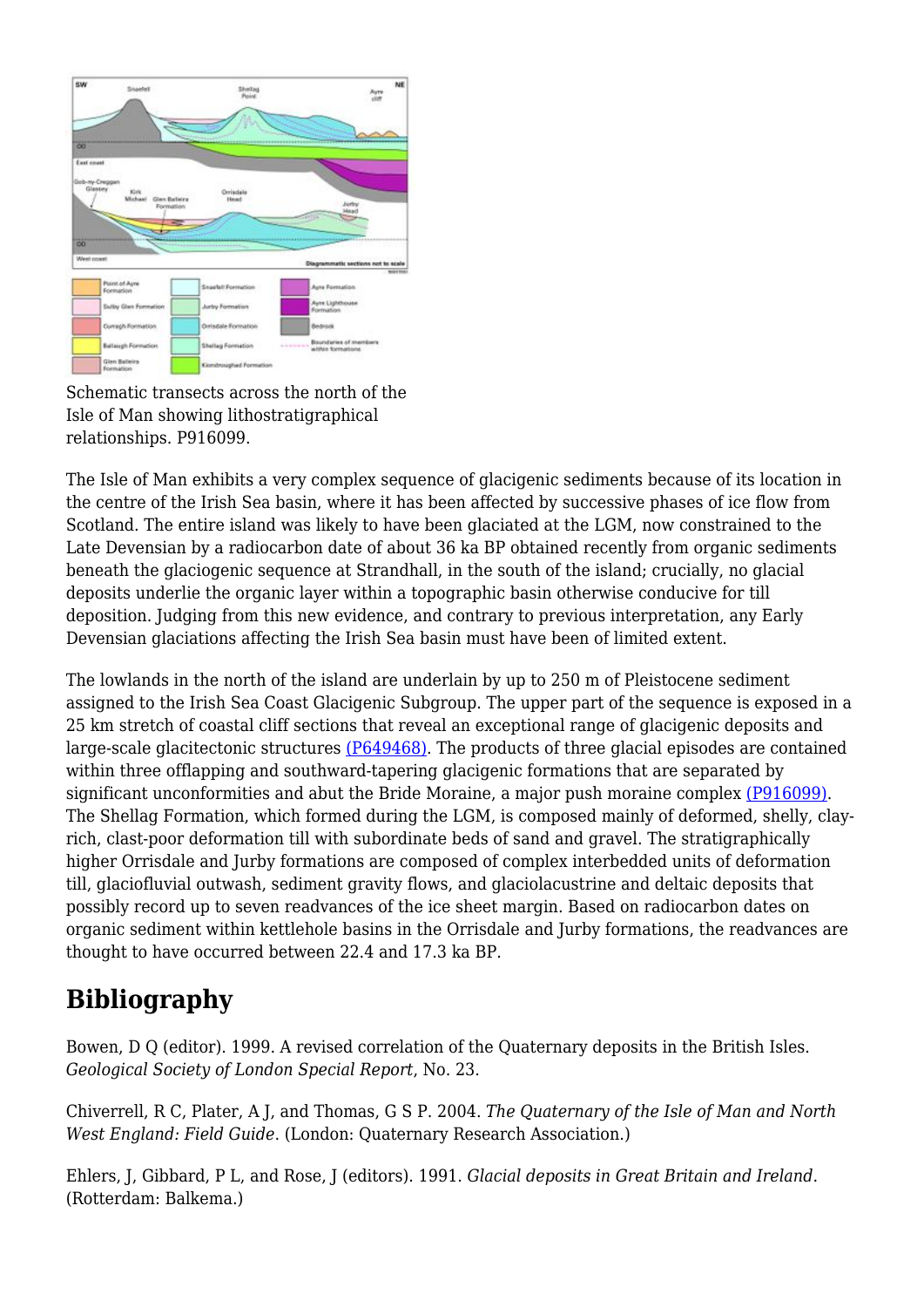Lambeck, K, and Purcell, A P. 2001. Sea-level change in the Irish Sea since the Last Glacial Maximum: constraints from isostatic modelling. *Journal of Quaternary Science*, Vol. 16, 497–506.

McMillan, A A, Hamblin, R J O, and Merritt, J W. 2004. An overview of the lithostratigraphical framework for Quaternary and Neogene deposits of Great Britain (Onshore). *British Geological Survey Research Report*, RR/04/04.

Retrieved from '[http://earthwise.bgs.ac.uk/index.php?title=Main\\_Late\\_Devensian\\_glaciation\\_of\\_the\\_Isle\\_of\\_Man&old](http://earthwise.bgs.ac.uk/index.php?title=Main_Late_Devensian_glaciation_of_the_Isle_of_Man&oldid=28183) [id=28183'](http://earthwise.bgs.ac.uk/index.php?title=Main_Late_Devensian_glaciation_of_the_Isle_of_Man&oldid=28183) [Category](http://earthwise.bgs.ac.uk/index.php/Special:Categories):

• [Northern England](http://earthwise.bgs.ac.uk/index.php/Category:Northern_England)

# **Navigation menu**

### **Personal tools**

- Not logged in
- [Talk](http://earthwise.bgs.ac.uk/index.php/Special:MyTalk)
- [Contributions](http://earthwise.bgs.ac.uk/index.php/Special:MyContributions)
- [Log in](http://earthwise.bgs.ac.uk/index.php?title=Special:UserLogin&returnto=Main+Late+Devensian+glaciation+of+the+Isle+of+Man&returntoquery=action%3Dmpdf)
- [Request account](http://earthwise.bgs.ac.uk/index.php/Special:RequestAccount)

#### **Namespaces**

- [Page](http://earthwise.bgs.ac.uk/index.php/Main_Late_Devensian_glaciation_of_the_Isle_of_Man)
- [Discussion](http://earthwise.bgs.ac.uk/index.php?title=Talk:Main_Late_Devensian_glaciation_of_the_Isle_of_Man&action=edit&redlink=1)

 $\Box$ 

### **Variants**

#### **Views**

- [Read](http://earthwise.bgs.ac.uk/index.php/Main_Late_Devensian_glaciation_of_the_Isle_of_Man)
- [Edit](http://earthwise.bgs.ac.uk/index.php?title=Main_Late_Devensian_glaciation_of_the_Isle_of_Man&action=edit)
- [View history](http://earthwise.bgs.ac.uk/index.php?title=Main_Late_Devensian_glaciation_of_the_Isle_of_Man&action=history)
- [PDF Export](http://earthwise.bgs.ac.uk/index.php?title=Main_Late_Devensian_glaciation_of_the_Isle_of_Man&action=mpdf)

 $\blacksquare$ 

#### **More**

#### **Search**

Search Go